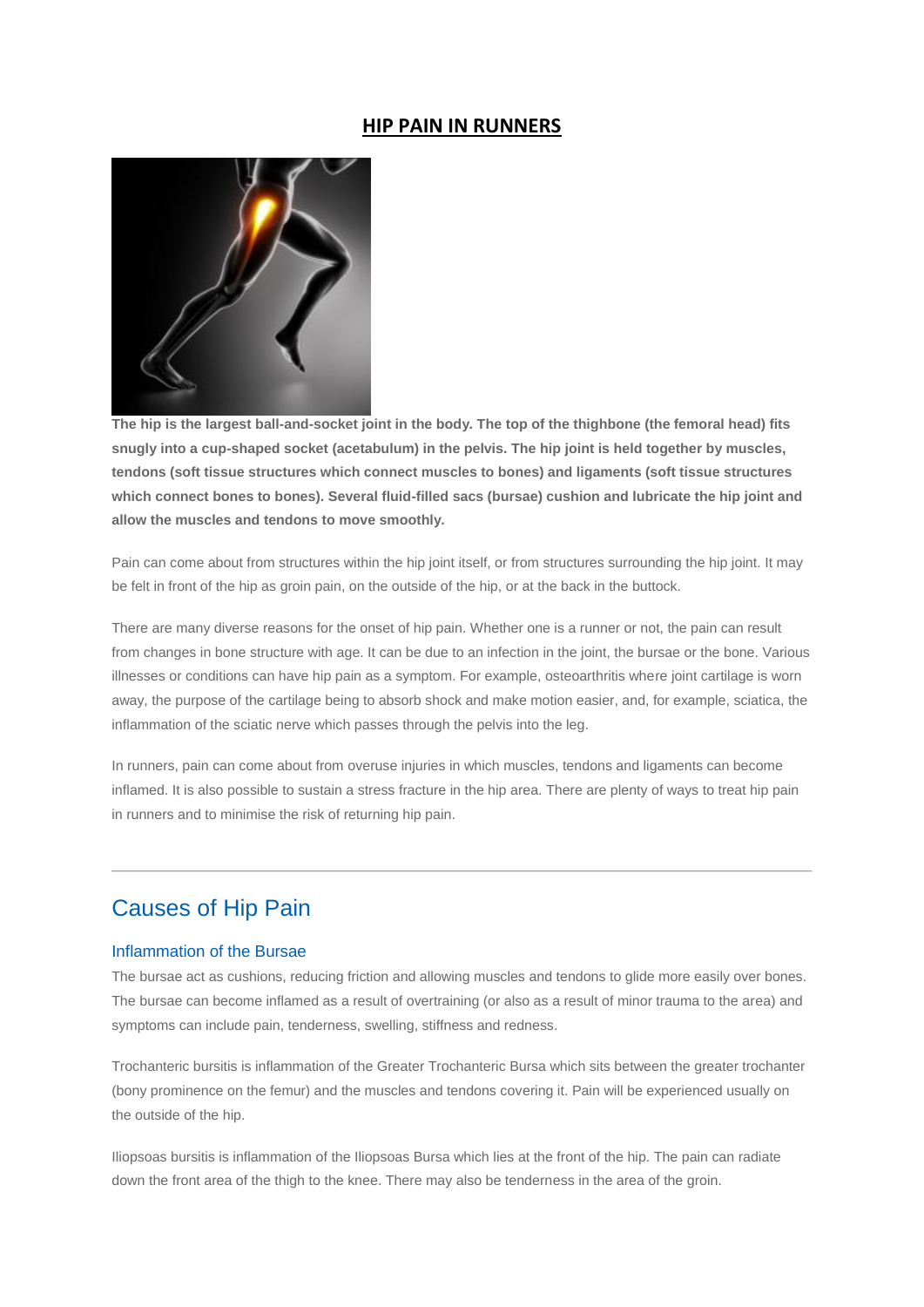#### Inflammation of the Iliotibial Band

The iliotibial band is a tendon running from the hip, down the outside part of the thigh, to the knee. A tight band can cause hip pain or knee pain or both, and the band can also become inflamed.

#### Stress Fracture

A stress fracture can occur in the neck of the femur (femoral neck) as a result of overtraining, or as a result of incorrect training, using inappropriate footwear. A stress fracture is a break in the bone and it can be a partial break or complete break. It can be felt as groin pain when performing any weight-bearing activity.

## Treatment of Hip Pain

Consult your doctor if you have concerns as to a correct diagnosis and how to proceed with your treatment, especially if the pain does not subside with rest and reduces the mobility of your hip or causes limping.

There is a certain amount you can do to help yourself, but you may also wish to have physical therapy from a sports massage therapist, chiropractor, physiotherapist or other qualified practitioner.

#### Treatment of Bursitis

- **Rest** It is important to rest from running if running has brought the condition on. In the meantime, choose an alternative form of exercise which does not aggravate the problem.
- **Ice** Use ice to reduce the inflammation and pain. Put ice on for 20 minutes out of every hour, 4 or more times in the first 1 to 2 days. Do not put the ice right on the skin.
- **Heat** If the swelling is gone, heat can be used e.g. with a hot water bottle.
- **Massage** Massage or rub your hip to relieve pain and help blood flow.
- **Movement** Move the hip joint through its full range of motion each day to prevent stiffness.
- **Anti-inflammatories** Use these if desired.

Bursitis is likely to improve in a few days or weeks with rest and treatment. When you are ready to begin running again, start slowly and for short periods of time, or at a slower speed. Use ice afterwards.

#### Treatment of Iliotibial Band Syndrome

The treatments for bursitis can also be applied to ITBS. In addition, weak muscles should be strengthened and the outer hip muscles should be stretched. You may also wish to use a foam roller, for example [the Grid,](https://www.runandbecome.com/Shop-Online/Accessories/Extras/Supports/The-Grid) on the upper outer thigh, to make the IT band less tight. An inflamed IT band may take a few weeks to heal.

### Treatment of a Stress Fracture

A stress fracture does not always show on an X-ray. An MRI scan (Magnetic Resonance Imaging) is the best study to assess whether a runner has sustained a stress fracture.

Most stress fractures can be treated with rest from running, as the bone heals itself. Otherwise, if the fracture is more serious, further treatments are available.